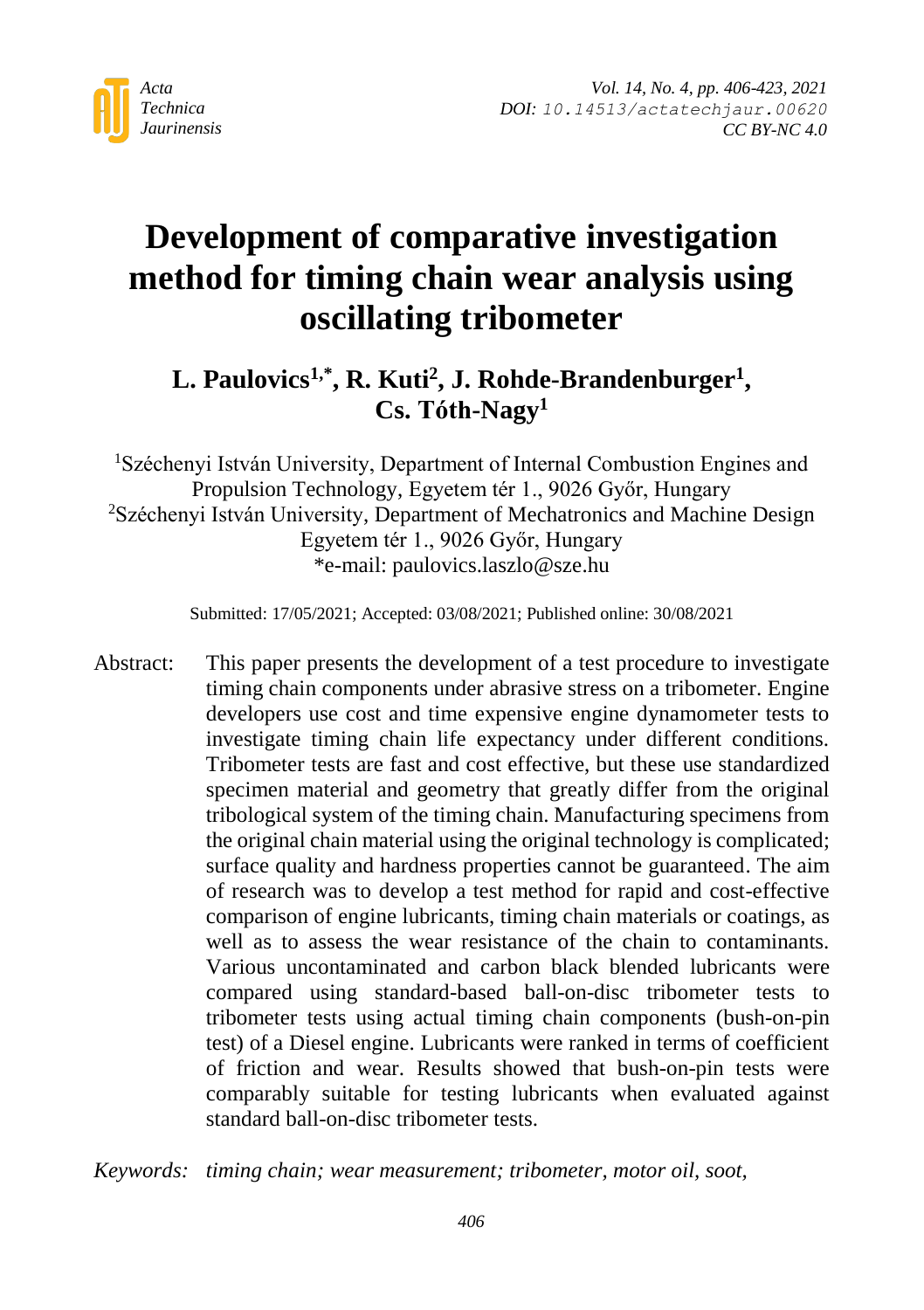# **1. Introduction**

The trend of engine development over the last 20 years (reduction of mechanical losses, increase of specific power, start-stop systems, hybridization, etc.) increased the load of timing chains similarly to most engine components. In addition to the increasing load, it is also a challenge that the timing chain is especially sensitive to the quality of the lubricant [\[1\]](#page-14-0) [\[2\].](#page-15-0) Due to low viscosity motor oils, increasing oil change intervals and the soot formation (especially in Diesel engines, but it is already characteristic of gasoline engines as well), under certain conditions chain wear may be higher than planned or permitted [\[3\].](#page-15-1)

Timing chain wear adds up at each link and can be measured as chain elongation, that can cause various problems during engine operation. Due to the elongation of the chain, valve timing is shifted, resulting in a loss of power and a deterioration of the emission values. In addition, as the chain elongates, the chances of the chain breaking or the chain jumping over the sprocket (one or more teeth) increase. These faults could cause immediate engine damage. It is therefore necessary to improve timing chains continuously, to adapt to changing conditions and new types of motor oils [\[1\]](#page-14-0) [\[2\].](#page-15-0)

In the field of engine development, long-term engine tests and radionuclide technology (RNT) wear measurements are used to test chain wear [\[4\]](#page-15-2) [\[5\],](#page-15-3) but due to the high cost and time required of these test methods, a compromise must always be made in the measurement program. This means that the number of variations of engine working point and oil quality is limited. In the case of tests performed on the engine dynamometer, the occupancy and operation of the dynamometer and the fuel consumption represent a significant time requirement and cost. In the case of RNT wear measurement, the high activation cost of the components and the management of the radioactive components and waste must also be taken into consideration. It is also a problem that under normal engine load, it can take hundreds of engine working hours to produce measurable wear. In addition, the carbon footprint of these tests is also significant.

Testing chains, chain segments or chain links on a component test bench or tribometer can provide an opportunity to replace expensive engine tests. However, such test methods are still novel for timing chains, at least they are rarely used [\[6\].](#page-15-4) Therefore, it is necessary to develop and analyze similar methods for correlation with wear processes in the real environment.

# **2. Levels of tribological testing**

There are several levels of tribological testing available for testing timing chains (like any machine part). According to Czichos and Habig [\[7\]](#page-15-5) these can be: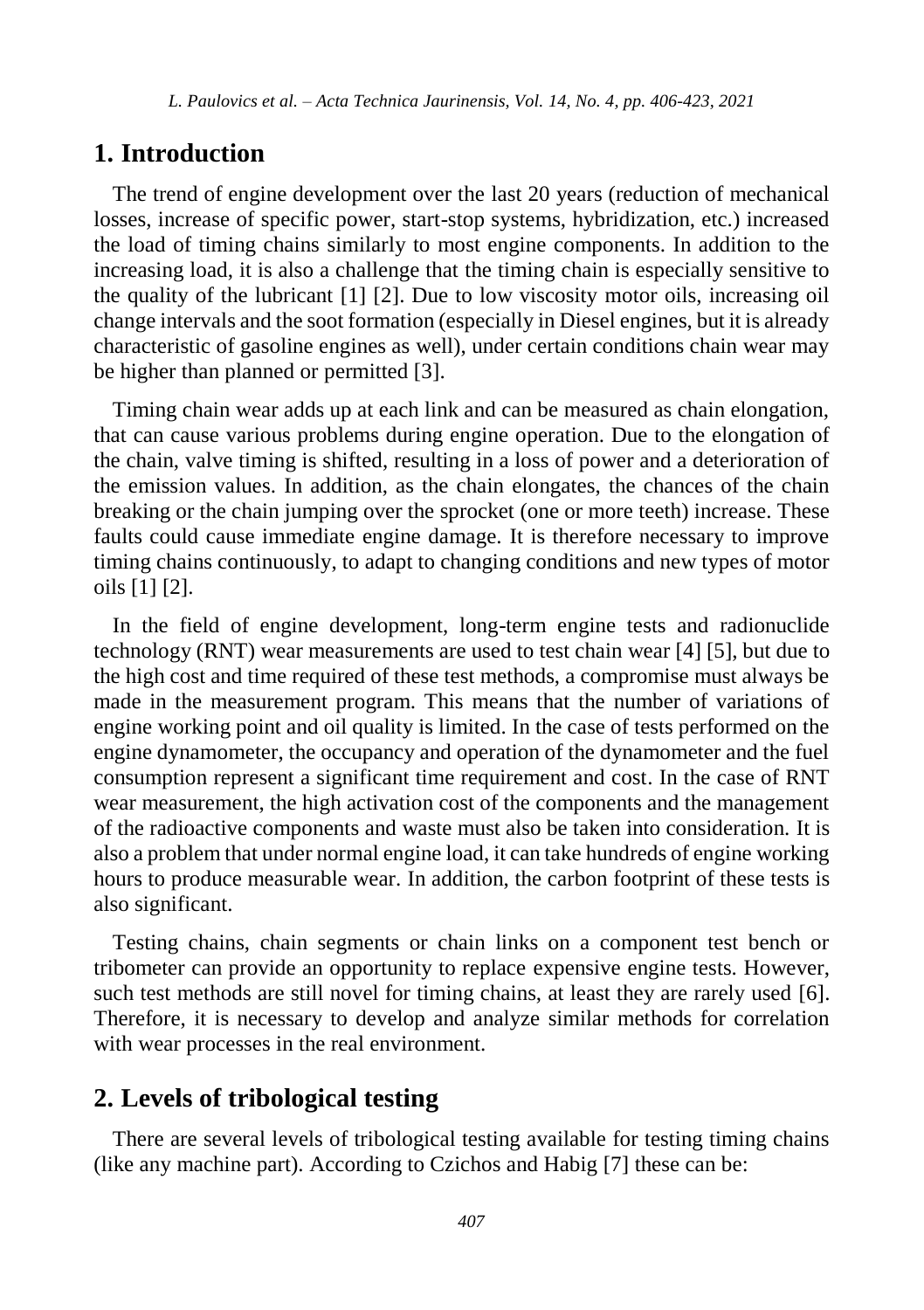- I. Field test: test of the original and complete tribological system under original operating conditions (in case of timing chains, it means invehicle test)
- II. Dynamometer test: examination of the original and complete tribological system on nearly realistic load on a dynamometer. (in case of timing chains, it means vehicle dynamometer test)
- III. Subsystem test: examination of subsystems, component groups under nearly realistic conditions. (in case of timing chains, it means engine dynamometer test)
- IV. Component test: testing of original or simplified components under conditions similar to the real ones. (in case of timing chains, it means a chain drive test bench)
- V. Simplified component test: examination of specimens similar to the real part under conditions similar to the real ones. (in case of timing chains, it means testing of chain segments, links or chain-like specimens)
- VI. Model test: a test performed on special test specimens under arbitrarily defined conditions for the purpose of basic research of friction and wear processes. (in case of timing chains, it means simple specimens modeling chain links – but in shape and material very different from it – at a different load from the original)

Moving from field test to model test, the real system is more and more simplified, with the obvious disadvantage of moving away from reality. However, simplifying complex systems – while retaining important parameters from the viewpoint of the examination – offers a number of benefits: cost, time and material requirements, and ecological footprint of the testing can be reduced.

In case of simplified component and model tests, the relevant parameters correspond to reality, but other test parameters are standardized for the purpose of cost-effectiveness, comparability and the simpler and more efficient exploration of causal relationships. In practice, this means that for example the material of the specimens and the quality and temperature of the lubricant correspond to the real operating conditions, but the shape of the specimens, the contact surface, the magnitude of the load are standardized, they do not want to follow the reality. Thus, the effect of irrelevant factors can be ruled out.

There are only few researchers dealing with wear testing of timing chains, and therefore the range of testing technologies used is not very wide. Mostly a test engine, possibly a component test bench, i.e. a chain test bench, is used, but just a few are involved in model testing. The using of a component test bench can seem to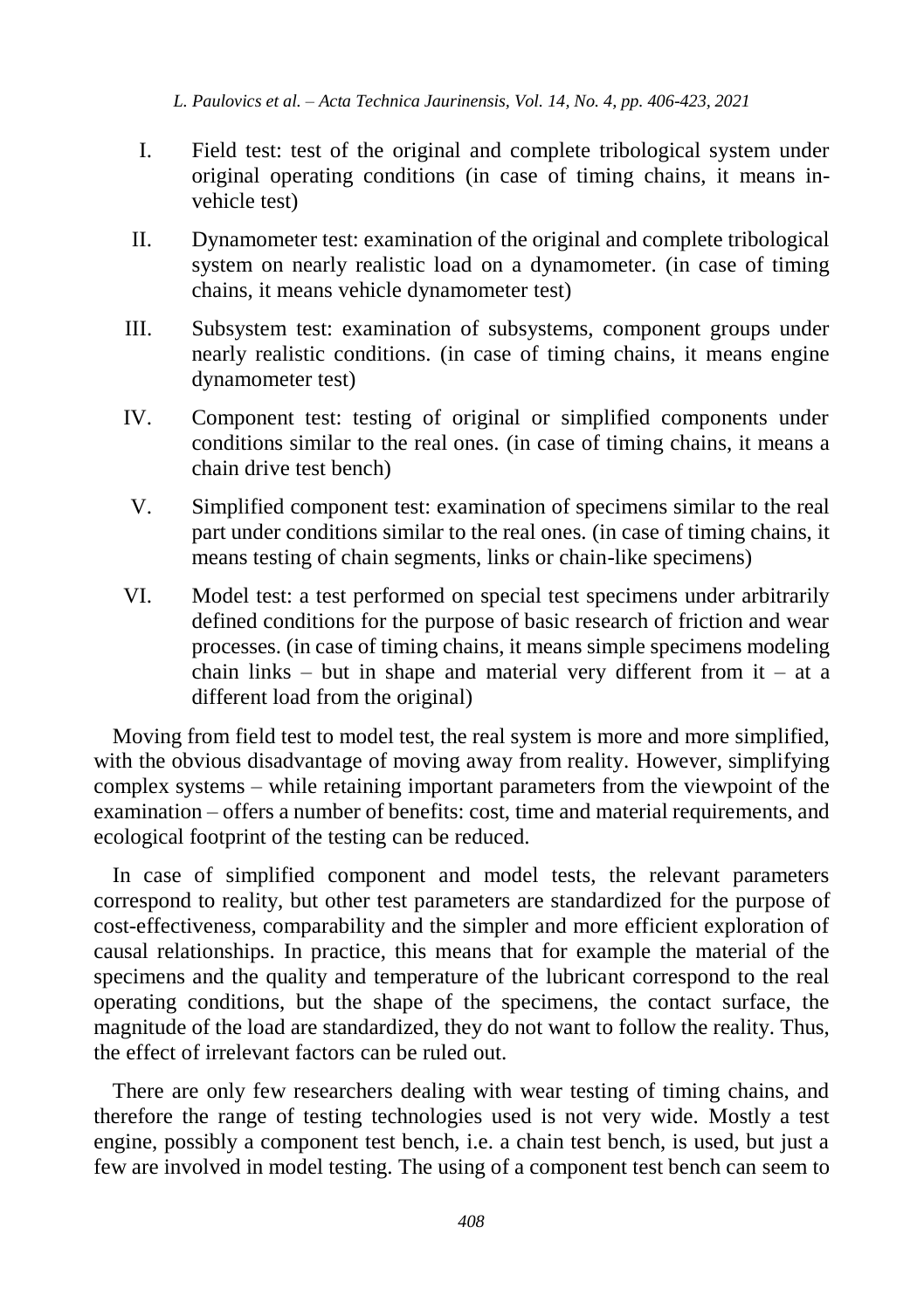be an obvious solution, but its big disadvantage is that a custom special machine has to be developed for it. Due to the scarcity of the field, it is not profitable to develop such a special purpose machine for sales purposes. Therefore, even worldwide a small number of research institutes or development centers performing chain drive development design and create a chain test bench for their own use, according to their own needs, e.g. the Institute of Machine Elements, Gears, and Transmissions (MEGT) at the University of Kaiserslautern [\[6\]](#page-15-4) [\[8\]](#page-15-6) [\[9\]](#page-15-7) [\[10\].](#page-15-8)

The advantage of tribometer tests is that they are generally flexible in design to be suitable for testing a variety of specimens. Thus, for existing, commercially available tribometers, only a single specimen clamp needs to be developed and manufactured for chain link testing at minimal cost. However, its applicability is limited, and since it is a highly simplified tribological system compared to the original part, it is absolutely necessary to validate the results obtained with this method. Due to the narrowly used method, there is neither a mature target machine or adapter suitable for holding chain links and chain segments, nor a measurement method or standard, therefore it is necessary to develop such methods individually.

In the following, the method for wear testing of timing chain elements on tribometer is compared to the method of standardized ball-on-disc tribometer test in order to validate the results of the first one. Research was performed in the tribology laboratories at the Department of Internal Combustion Engines and Propulsion Technology at Széchenyi István University.

# **3. Comparative experimental investigations on tribometer**

#### **3.1. Ball-on-disc model tests performed on ball-on-disc tribometer**

There are several tests defined by international standards for the qualification and comparative testing of lubricating oils and greases [\[11\]](#page-16-0) [\[12\]](#page-16-1) [\[13\].](#page-16-2) Of these, the 4 ball-test is most commonly used to test greases [\[11\].](#page-16-0) To compare lubricating oils, the ball-on-disc test is also used, in which a ball of a bearing is pressed onto the planar surface of a disc at a given load, reciprocating the ball at a given frequency and stroke [\[13\].](#page-16-2) The wear and friction between the two is reduced by the lubricating oil passed between the contact surfaces.

3.1.1. Methodology of ball-on-disc measurements

In the ball-disc assembly (Fig. 1.), the specimens are in a point-like contact or they come in contact with a small contact surface close to it, so the tribological system operates in a mixed lubrication regime. Thus, the effect of additives and contaminants in the oil is definitely shown. The purpose of such tests is therefore to test the system in a mixed lubrication regime.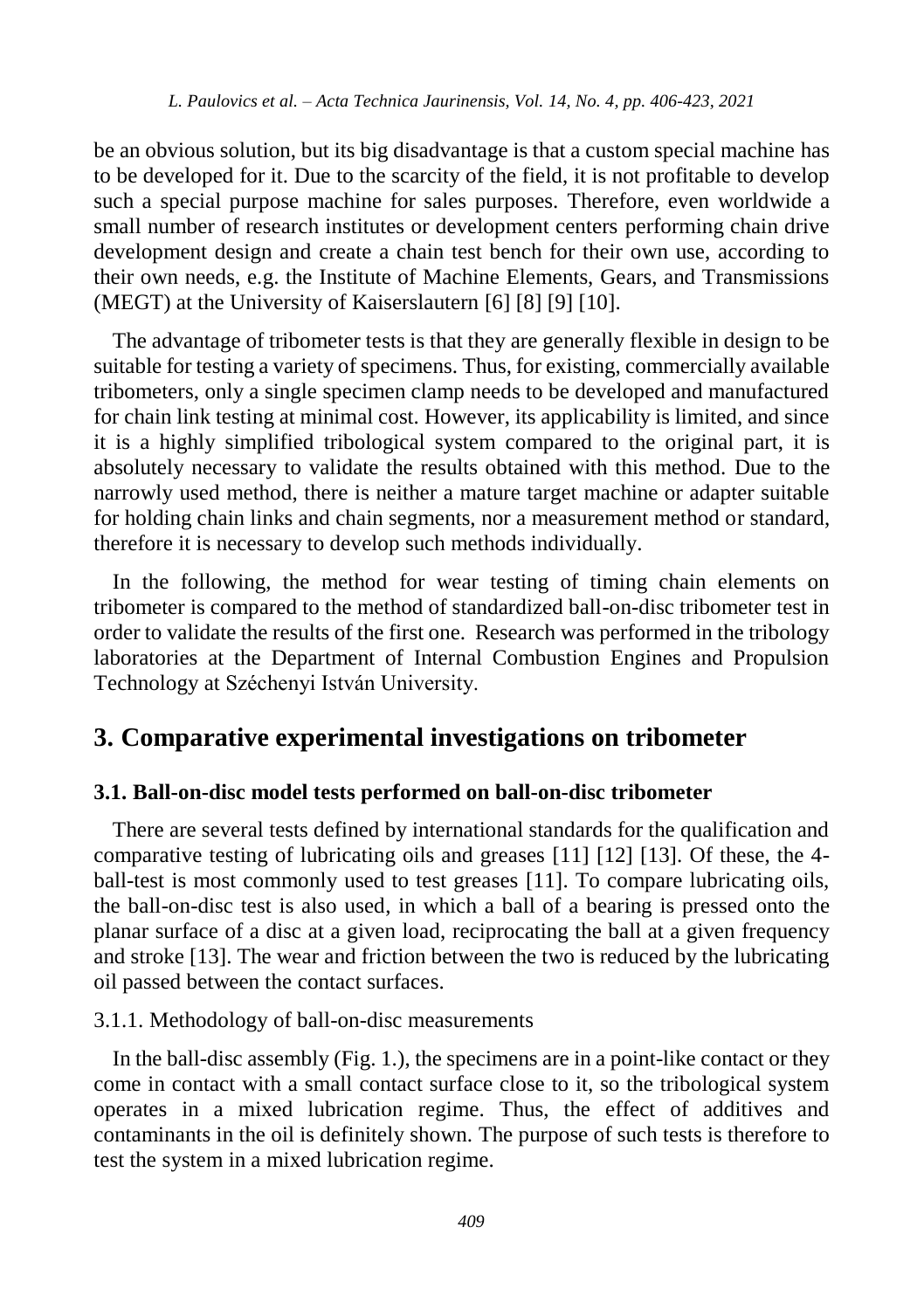The tribometer can measure friction online using built-in load cells, while wear can usually be determined after the tribometer test by measuring the size of the wear mark – in case of ball specimens wear scar diameter (WSD).



*Figure 1. Ball-on-disc specimens*

In the Department of Internal Combustion Engines and Propulsion Technology, such tests are used for various oil qualification, oil comparison tests, and the effects of oil additives and contaminants. These tests are performed on an Optimol SRV®5 tribometer [\[14\].](#page-16-3) In the last years, more than 500 new, used, aged and contaminated oil samples have been compared with this test, and the results showed a significant difference between different new (unused, uncontaminated, unaged) oils as well as between differently contaminated and used oils in terms of both friction and wear.

The material of the disc used in the test is 100Cr6, its surface is lapped and its surface roughness Rz is between 0.5-0.65 μm. The other part is a standard 100Cr6 bearing ball with polished surface. Additional parameters for the specimens are shown in [Table 1.](#page-4-0)

<span id="page-4-0"></span>

| specimen | material | <i>dimensions</i>   | hardness | roughness   |
|----------|----------|---------------------|----------|-------------|
| ball     | 100Cr6   | $\varnothing$ 10 mm | 61.5 HRC | Ra 0.02 um  |
| disc     | 100Cr6   | $\omega$ 24x7.9 mm  | 62 HRC   | Ra 0.047 um |

*Table 1. Parameters of the ball-on-disc specimens*

The test parameters are based on ISO 19291: 2016 [\[13\],](#page-16-2) with the exception that the load is 150 N instead of 300 N and the temperature is 100 °C instead of 120 °C. In addition, instead of the 3ml of oil required by the standard, a peristaltic pump provides continuous oil circulation, so the heat removal is continuous from the contact surface and the operation of the tribological system is stable, approaching the conditions in a real tribological system. The examination parameters are shown in [Table 2.](#page-5-0)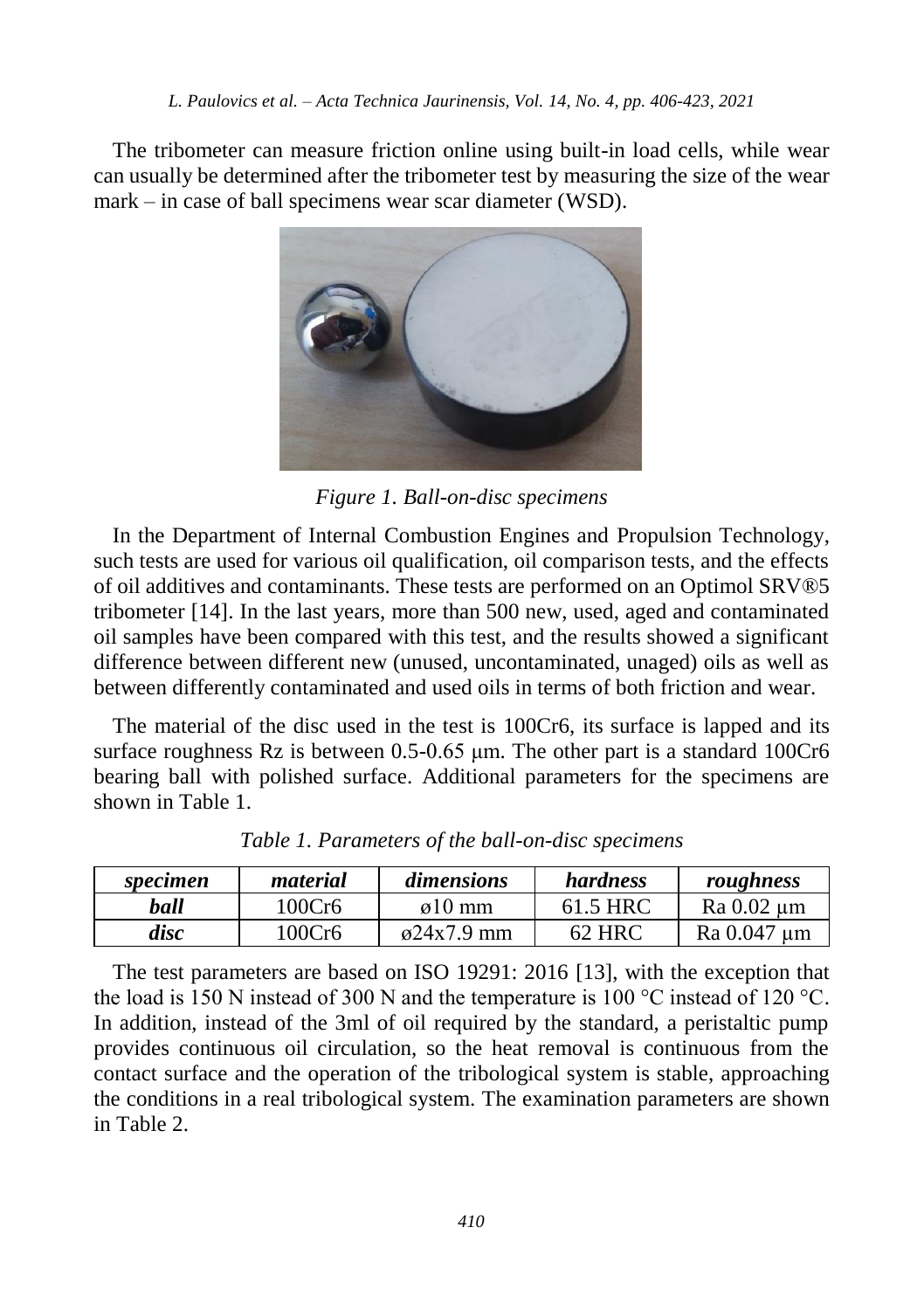<span id="page-5-0"></span>

|         | stroke | <i>frequency</i> | load  | time            | <i>oil</i> flow | temp.  |
|---------|--------|------------------|-------|-----------------|-----------------|--------|
| step 1. | mm     | 50 Hz            | 50 N  | 30 <sub>s</sub> | $225$ ml/h      | 100 °C |
| step 2. | mm     | 50 Hz            | 150 N | 2 h             | $225$ ml/h      | 100 °C |

*Table 2. Examination parameters of the ball-on-disc test*

All of these changes are necessary because during standard tests, the system was overloaded with frictional heat in the first half hour, which resulted that the oil lost its lubricity and the surface burned and then was severely worn. This phenomenon can be attributed to the fact that the standard has not been developed specifically for motor oils, that have a much lower viscosity compared to average lubricating oils (e.g. gear oils).

On the contact surfaces, the evaluation of the wear is based on the diameter (on the ball) and width (on the disc) of the wear scar. Measurements were performed using a Keyence VHX-1000 digital microscope. Fig. 2. illustrates the wear scar diameter measured on the ball, that was used for the evaluation.



*Figure 2. Wear scar on the ball specimen measured by digital microscope*

During the test, the coefficient of friction was continuously measured. However, just the mean of the last 10 minutes was considered for the evaluation, because it was always stable enough.

The method presented above was developed for the purpose of comparing and ranking engine lubricants. It was important that the test was not specified for a specific engine part and could be repeated at any time. Because the goal was to create a database, it was important that the specimens were available anytime, in constant quality. Therefore, standard test specimens were used. The 100Cr6 material of these can be considered neutral in terms of all components of an average engine, this material or similar is mostly used as the material of camshafts, valve lifters or rocker arm rollers.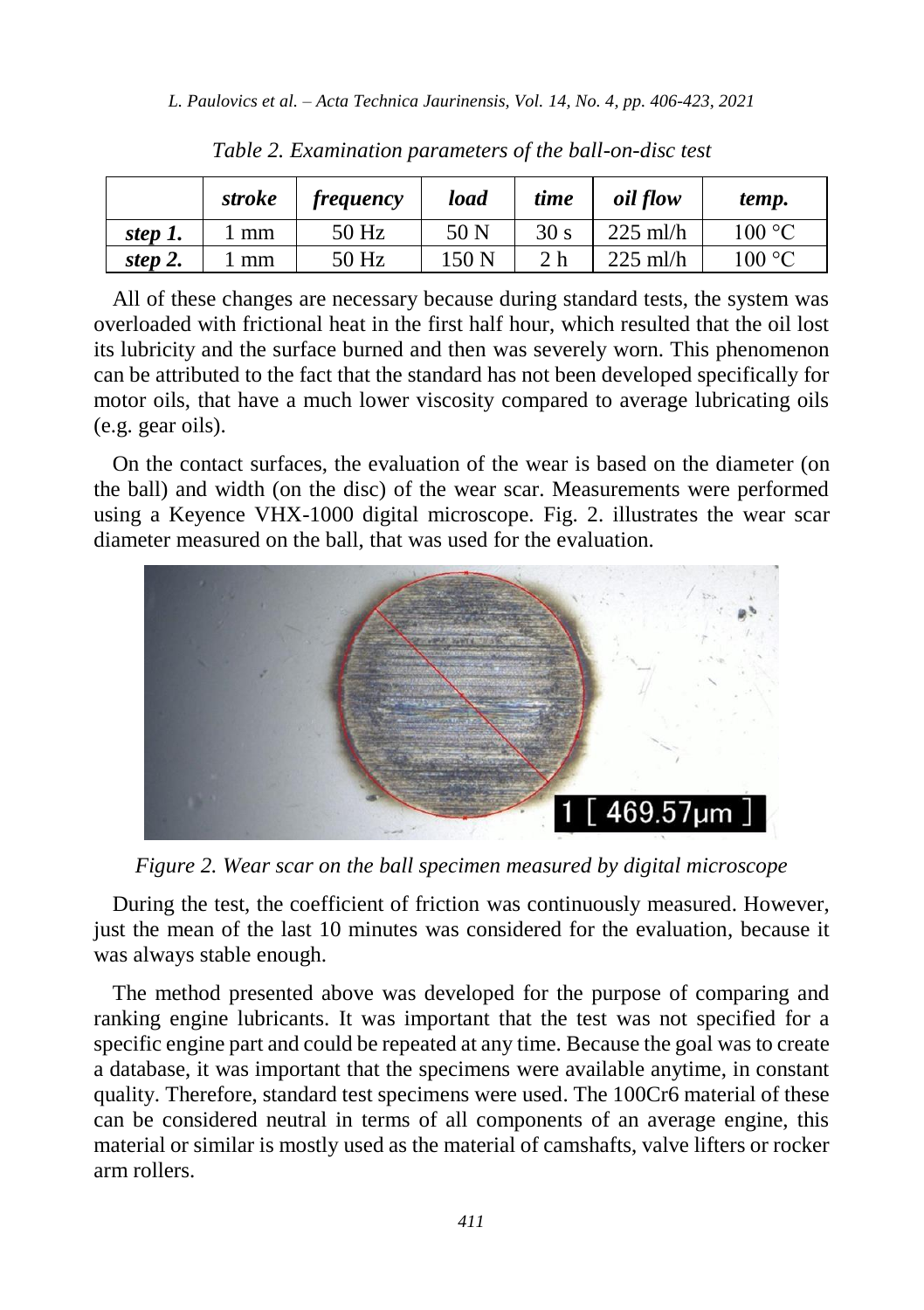The tested timing chain is from a V6 Diesel engine with a factory oil of Shell Helix Ultra Professional AV-L 0W-30, which was the reference oil. It was compared to two additional new oils from different viscosity grades (Castrol Edge Professional TWS 10W-60, Castrol BOT 920 0W-20) and versions of Shell Helix Ultra Professional AV-L 0W-30 mixed with different concentrations of carbon black. Hereinafter, the tested oils will be referred by their manufacturer and viscosity grade.

Carbon black is primarily used for industrial goals, generally as black color pigment, e.g. coloring tires. It can be used to replace engine soot generated during the combustion process of Diesel engines [\[15\]](#page-16-4) [\[16\]](#page-16-5) [\[17\].](#page-16-6) This is a commonly used method in tribological research, as it makes possible to control of quantity and quality of soot in the oil. In the case of real engine soot (generated in engine combustion process on test bench or vehicle), the repeatable quality and quantity cannot be ensured. Uy et al. [\[15\],](#page-16-4) and La Rocca et al. [\[18\]](#page-16-7) have shown that the quality of soot samples taken from an engine depends strongly on many factors: engine type, engine operation mode, and even the sampling location inside the engine. In the research, Cabot Monarch® 430 carbon black was mixed into the fresh oil samples in concentrations of 0.5 wt%, 1 wt% and 2 wt%, using magnetic stirrer as first step (1000 rpm, 10 min), then ultrasonic homogenizer (70 °C, 15 min) and as last step magnetic stirrer (1000 rpm, 5 min) again.

Due to the mixed lubrication regime, the measurable difference in friction can be expected not from the different internal friction of the oil, but from the realized lubrication regime, how efficient the oil and its additives can form a coherent lubricating film on the surface, how much load the lubricating film can withstand and how its anti-wear effects are deteriorated by contaminants.

#### <span id="page-6-0"></span>3.1.2. Results of ball-on-disc measurements

The measurements were performed at 100  $^{\circ}$ C, so the warm viscosity of the oils was decisive. At least 3 tribometer tests were performed with each oil sample and the mean values and standard deviation of the coefficient of friction (CoF) were calculated and are shown in Fig. 3.

The coefficient of friction was lowest with Castrol 10W-60 oil, followed by the Castrol 0W-20, which preceded the Shell 0W-30 oil. It should be noted that the listed oils differ significantly not only in their viscosity but also in their additives, so the differences in friction and wear values depend on the additive package at least as much as on the viscosity. It was not the aim in this case to explore the cause of the differences between the oils and to examine the additive packages.

In case of oils mixed with carbon black (CB), it can be observed that the coefficient of friction increased slightly with the concentration of carbon black.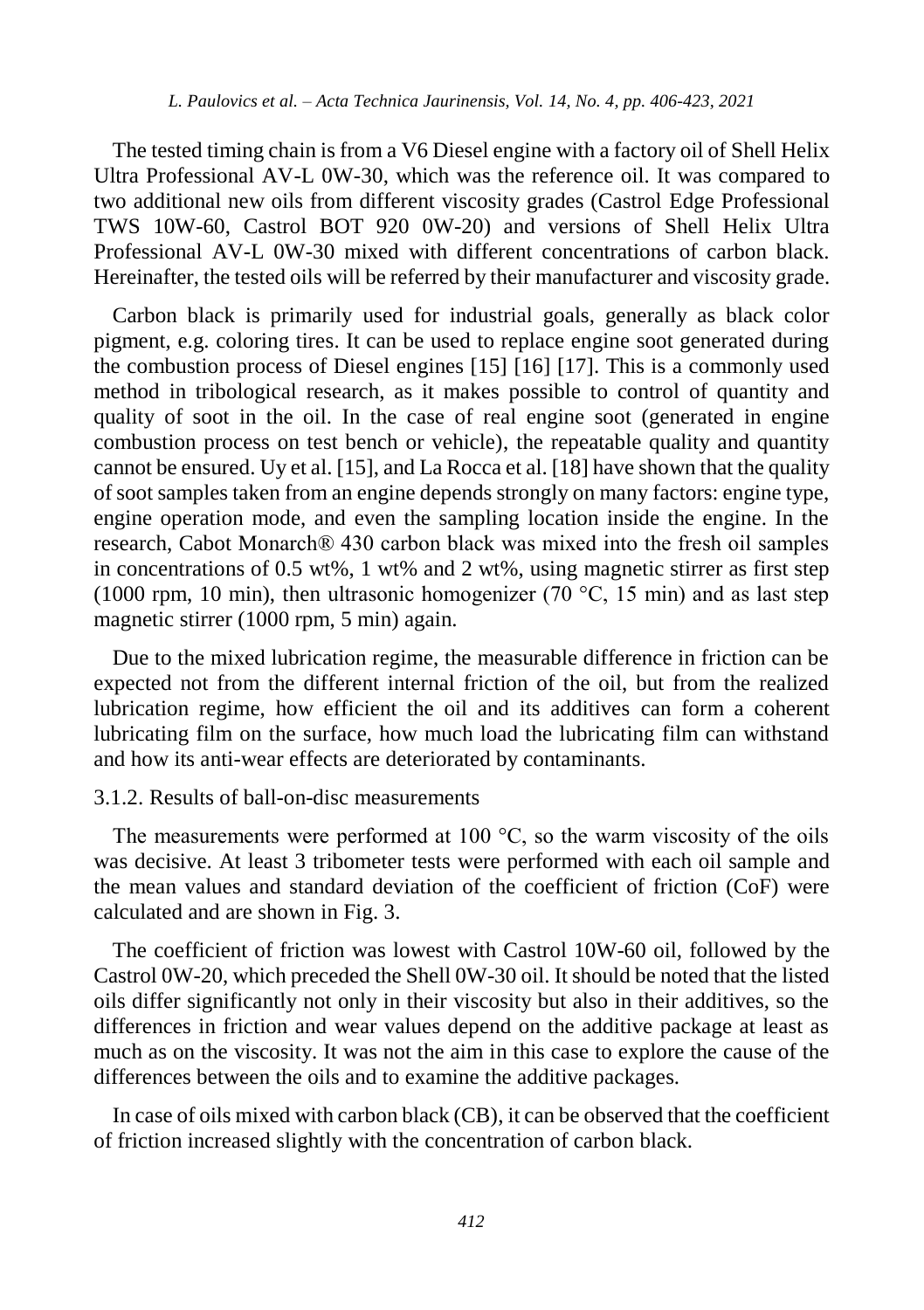

*L. Paulovics et al. – Acta Technica Jaurinensis, Vol. 14, No. 4, pp. 406-423, 2021*

*Figure 3. Coefficient of friction values measured with different oils on a ball-ondisc tribometer*

In case of the wear scar diameters (Fig. 4.), a similar order has developed to the case of the coefficient of friction. This is logical in light of the fact that the thinner oil film presumably allowed more metallic contact between the surfaces. Therefore, both friction and wear were higher, although anti-wear and other additives also have a big impact on this process. Of the fresh oils, the high viscosity Castrol 10W-60 oil was clearly the best, followed by Castrol 0W-20 and Shell 0W-30 oils.

The effect of soot on the operation of Shell 0W-30 oil is all the more interesting. By adding 0.5 wt% and 1 wt% carbon black, the wear increased slightly, but not in proportion to the carbon black content. This is also related to the increase in friction. Here, it can be stated that the low carbon black content increased the stochasticity of the process. However, with a 2 wt% carbon black content, wear increased sharply. This phenomenon was expected regarding the observations of Ratoi et al. [\[19\],](#page-16-8) Antusch et al. [\[16\],](#page-16-5) and Hu at al. [\[17\].](#page-16-6) Through various tribological and chemical studies, they have found that carbon black – in addition to its abrasive effect – is strongly bound to metallic surfaces and to the anti-wear additives due to its polar structure. Therefore, the carbon black binds strongly to the metallic surface, isolating it from anti-wear additives, and also binds anti-wear additives, from which it does not get enough on the metallic surface to form a wear-resistant protective layer.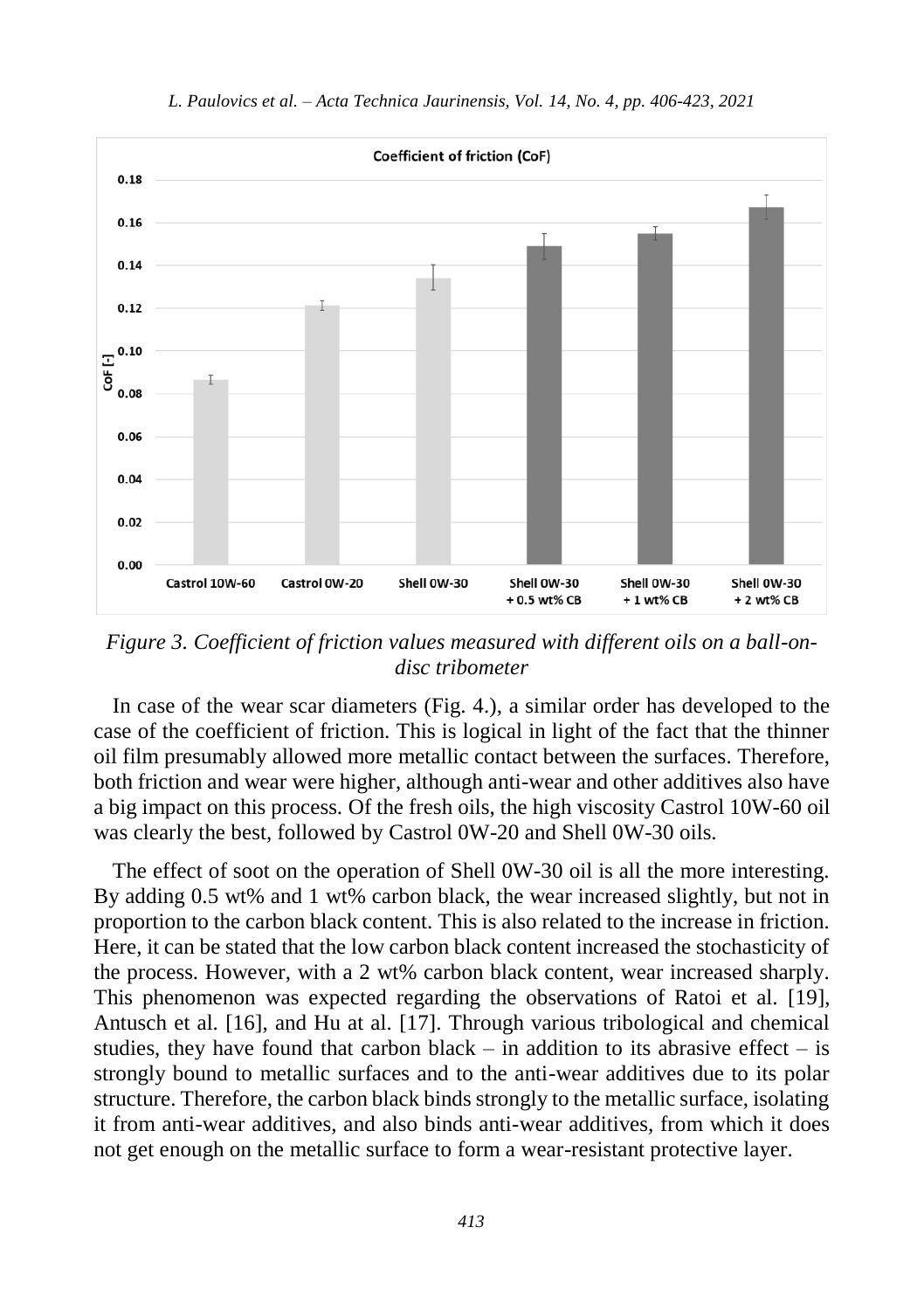

*Figure 4. Wear scar diameter values measured with different oils on a ball-on-disc tribometer*

Thus, the critical value for the carbon black content in this case were somewhere between 1 wt% and 2 wt% with this oil. This was in line with preliminary expectations, as 2 wt% soot content is typically the critical limit for Diesel engine lubricants according to experiences with MOL LubCheck.

A series of tribological tests were also performed on timing chain elements with the same oil samples. The purpose of this was to validate the specimen test with the model test.

This was necessary because specimen testing is a process under development and therefore results need to be validated. Ball-on-disc model testing is based on a widely used standard, it has been used for a long time in the department, and its results were reliabl[e \[20\]\[18\].](#page-16-9) Therefore, it can be used as a reference in the development process of bush-on-pin specimen tests, performed on tribometer.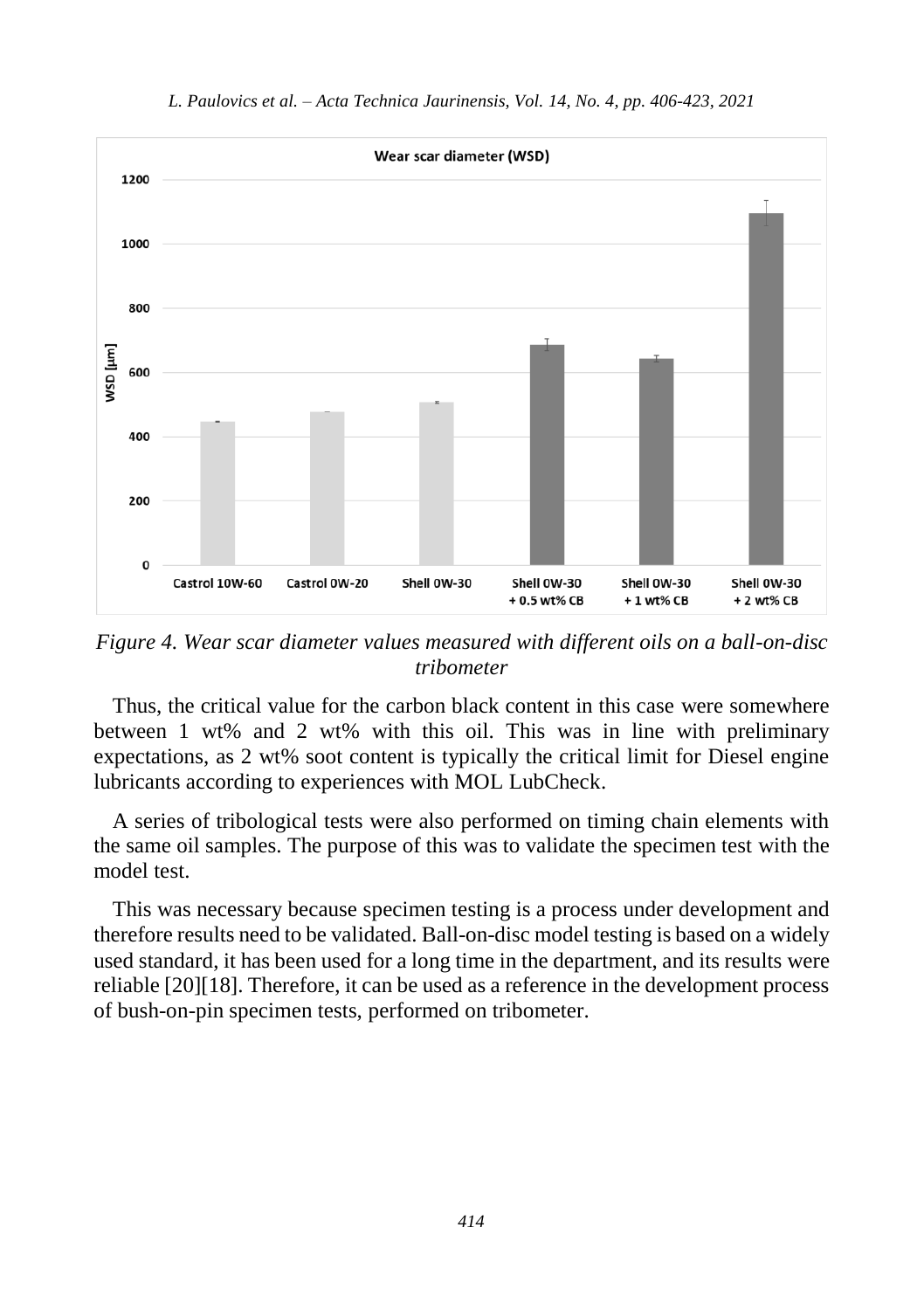### **3.2. Chain bush-on-pin specimen tests performed with chain elements on tribometer**

There is a Plint TE-77 reciprocating tribometer at the department that was used for experimenting with wear testing of timing chains.

#### 3.2.1. Methodology of bush-on-pin measurements

On the department's tribometers (and on the most type of tribometers in general), it is not possible to test the chain joints in the original ("pin-in-bush") configuration and on load similar to the original, the chain links are tested in a "bush-on-pin" configuration instead of the original configuration "pin-in-bush".

In case of a bush chain, the outer surface of the bush (in case of a tooth chain, the back of a moving plate) is pressed onto the surface of a pin fixed in the stationary clamp while reciprocating it at a given stroke and frequency, see Fig. 5.



*Figure 5. Position of the bush and pin in the reciprocating tribometer*

The obvious disadvantage of the bush-on-pin method is that the model moves away from the real system by one step. However, it is still closer to the original tribological system than the ball-on-disc model used to classify lubricants [\[13\],](#page-16-2) because the original material qualities are used. A further advantage over the real chain (pin-in-bush) assembly is that a point-like contact surface is created instead of a linear one (similar to the ball-on-disc test). This speeds up wear on one hand, and less uncertainty in the results can be expected on the other hand, because it is less sensitive to assembly inaccuracies (e.g. angular misalignment between the bush bore and the pin axis) and the deviation in the production quality (actual size within the tolerance field) of the parts has also much less influence.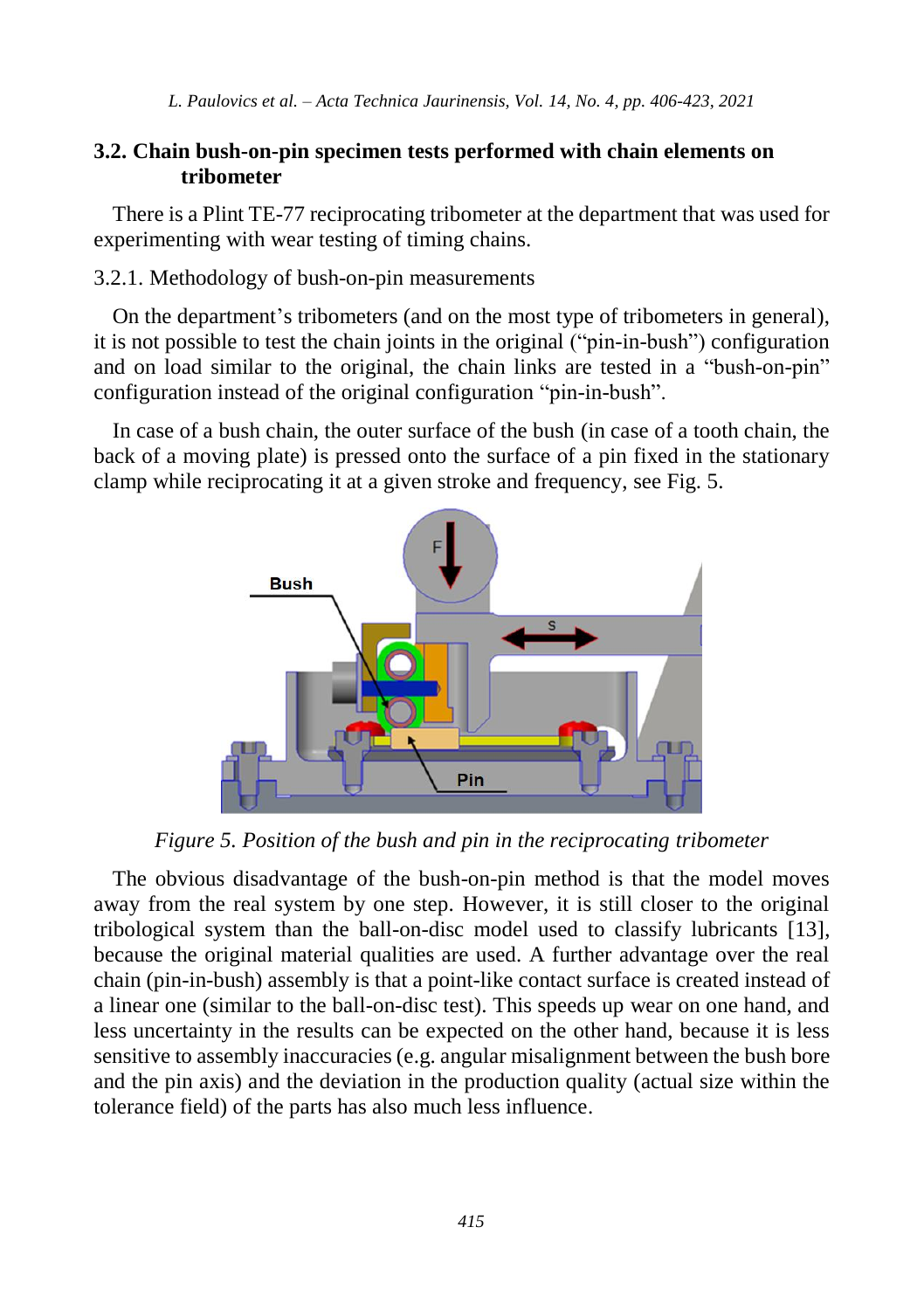An additional advantage is that due to the higher surface pressure (initially the  $p_{\text{max}}$ ) is around 2,9 GPa - approximate calculation in the absence of knowledge of the exact material properties) the parts wear faster, so the tests can be shorter.

It has to be mentioned, that hardness and surface quality of the bushes are very similar on their outer and inner surface, so it does not have more influence on the tribological behavior than the point-like contact instead of line-like. The hardness values were 880 to 970 HV on the outer and 820 to 920 HV on the inner surface. Also roughness parameters were of a similar magnitude, Rz values of the outer surface were around 1.3 um, inner surfaces around 1.0 um.

The bush-on-pin tests are suitable for relative comparison, like model tests. It may be suitable to compare different oil qualities, taking into consideration the given material quality of the chain, or to compare different chain material qualities and coatings.

The comparison of oils is based on coefficient of friction (CoF) and wear scar diameter (WSD). The advantages of using WSD as wear indicator are, that it is simple and fast to measure, and it is comparable to standardized ball-on-disc tests, where WSD is the standard indicator [\[13\].](#page-16-2) Other opportunities are weighing the specimens and 3D scanning the wear scars, but the weighing in this order (tens to hundreds of micrograms) is unreliable (because of the residual oil and wear particles in case of imperfect cleaning), 3D scanning is very time-consuming and hard to compare to standardized tests.

The whole test procedure with the chains (the custom-made chain clamps, the test parameters and the wear measurement procedure) had to be developed in several steps in order to eliminate errors and reduce measurement uncertainty [\[21\]](#page-17-0) [\[22\].](#page-17-1)

As a result of the improvements, the uncertainty of the wear measurement (relative standard deviation of the WSD) was reduced from a value of above 50 % to below 10 % in all cases, moreover, in most cases it was below 5 % [\[23\].](#page-17-2) However, this required compromises in the measurement program. At the relatively high stroke (first 6 mm, later 4 mm) and high frequency (40 Hz) initially used, due to the construction of the reciprocating tribometer (component elasticity, oscillations caused by clearance of components), during the test, the moving clamp stochastically shifted with the specimen in lateral direction. Therefore, instead of the previously used 4 mm stroke and 40 Hz frequency, in the final version of the test procedure 1 mm stroke and 10 Hz frequency were used. To compensate the large reduction in distance traveled by the specimens and its wear, the 2-hour duration of the tests had to be increased to 22 hours.

With the new parameters, the uncertainty (standard deviation of WSD) became small enough to allow a comparative test on different oil samples.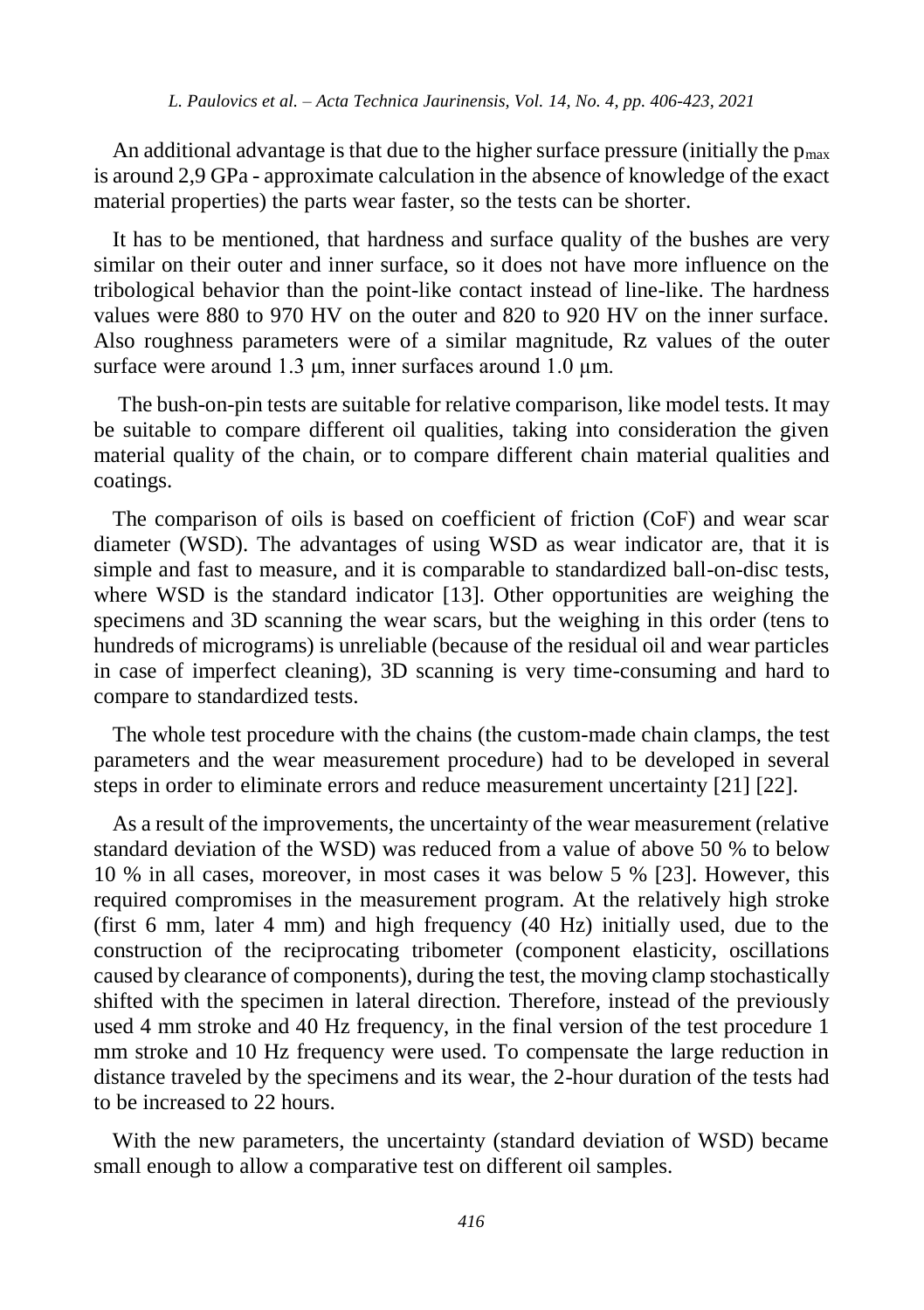<span id="page-11-0"></span>The Lubrication was provided in a 15 ml oil bath, which completely covered the pin fixed in the stationary clamp. The test parameters are given in [Table 3.](#page-11-0)

| stroke | <i>treauency</i> | load | time        | oil vol. | <i>temperature</i> |
|--------|------------------|------|-------------|----------|--------------------|
| mm     | 0 H <sub>z</sub> |      | <u>ንን ኬ</u> | ml       | $100^{\circ}$      |

*Table 3. Final parameters of the bush-on-pin test*

The chain components were from the timing chain of a passenger car's Diesel engine, which is a bush chain by type. The pins were chrome-plated and had a hardness of at least 1500 HV. The surface of the bushes was carbonitridated and their hardness was at least 700 HV.

For the tests, a new timing chain was disassembled, and a pin and bush were installed in the tribometer for each test, as shown in Fig. 5. Due to the large difference in hardness, wear occurred practically only on the bush, the wear of the pins was negligible and hardly measurable.

The coefficient of friction (CoF) was measured during the test, the wear scar diameter (WSD) on the bush was measured with a digital microscope after the test. To evaluate and compare the CoF values, the mean value of the last hour was always considered, because it was always stable enough at the end of the tests. The amount of wear was defined from the average of two diameters of the wear scar, see Fig. 6.



*Figure 6. The two main dimensions of the wear scar on the bush*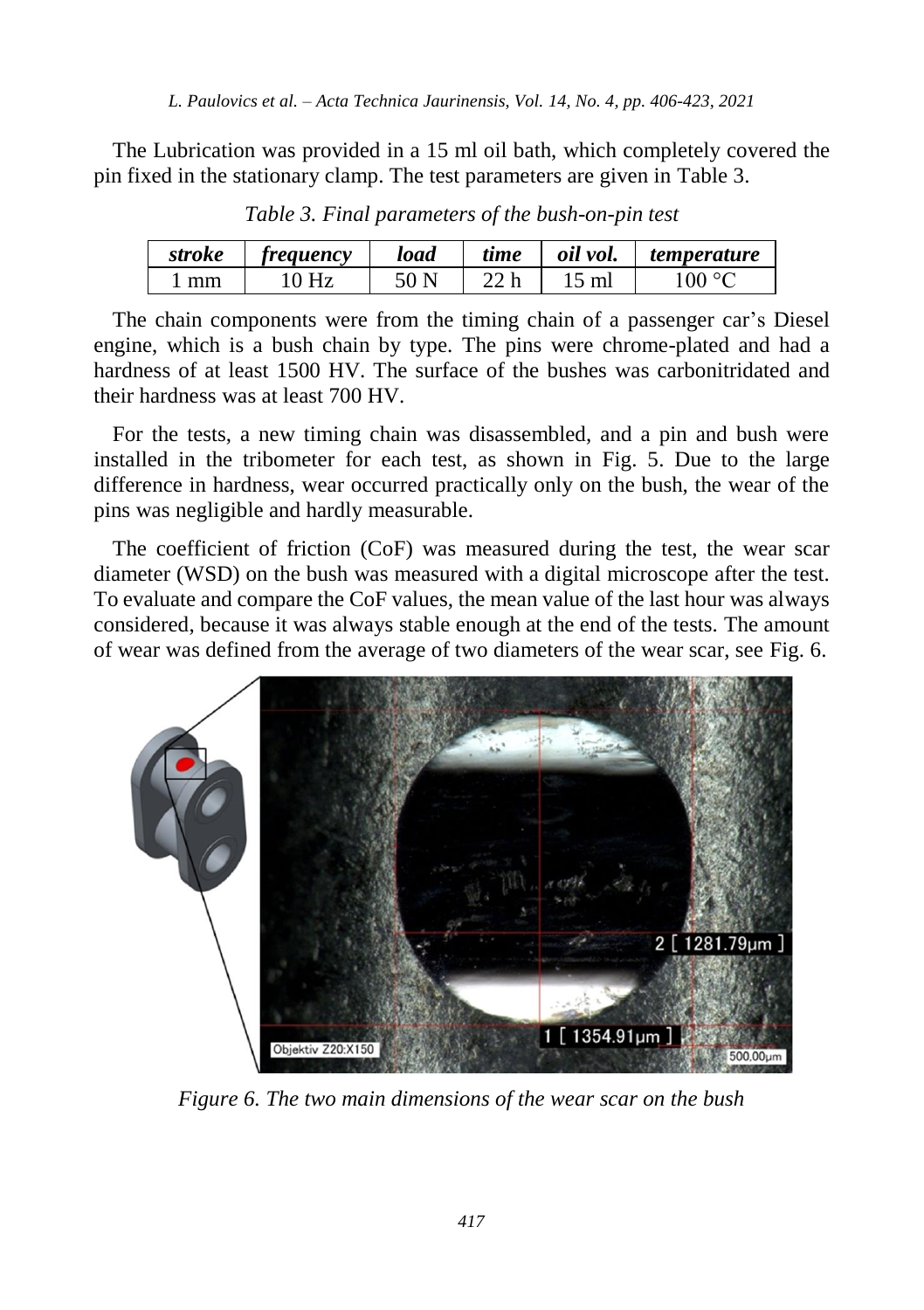#### 3.2.2. Results of the bush-on-pin measurements

The goal of the series of measurements was to compare different oil samples in terms of friction and wear between the chain elements. If a bush-on-pin tribometer test can detect a small but significant difference between new engine lubricants, it can be considered suitable for comparative tests. The results of the same oil samples obtained by the standard-based ball-on-disc test were used as a reference (see Section [3.1.2\)](#page-6-0).

During the test series, the same lubricants were used as in case of the ball-on-disc test. Three different commercially available motor oils (Castrol 10W-60, Castrol 0W-20, Shell 0W-30) and three samples of contaminated Shell 0W-30 oil with 0.5 wt%, 1 wt% and 2 wt% carbon black (Cabot Monarch® 430).



The comparison of the coefficients of friction measured by the two methods is shown in Fig. 7.

*Figure 7. Comparison of coefficients of friction measured by both methods*

Based on Fig. 7., it can be concluded that the bush-on-pin method reproduced the order of oils with minimal standard deviation. The standard deviation is even smaller in most cases than that of the ball-on-disc measurements taken as reference.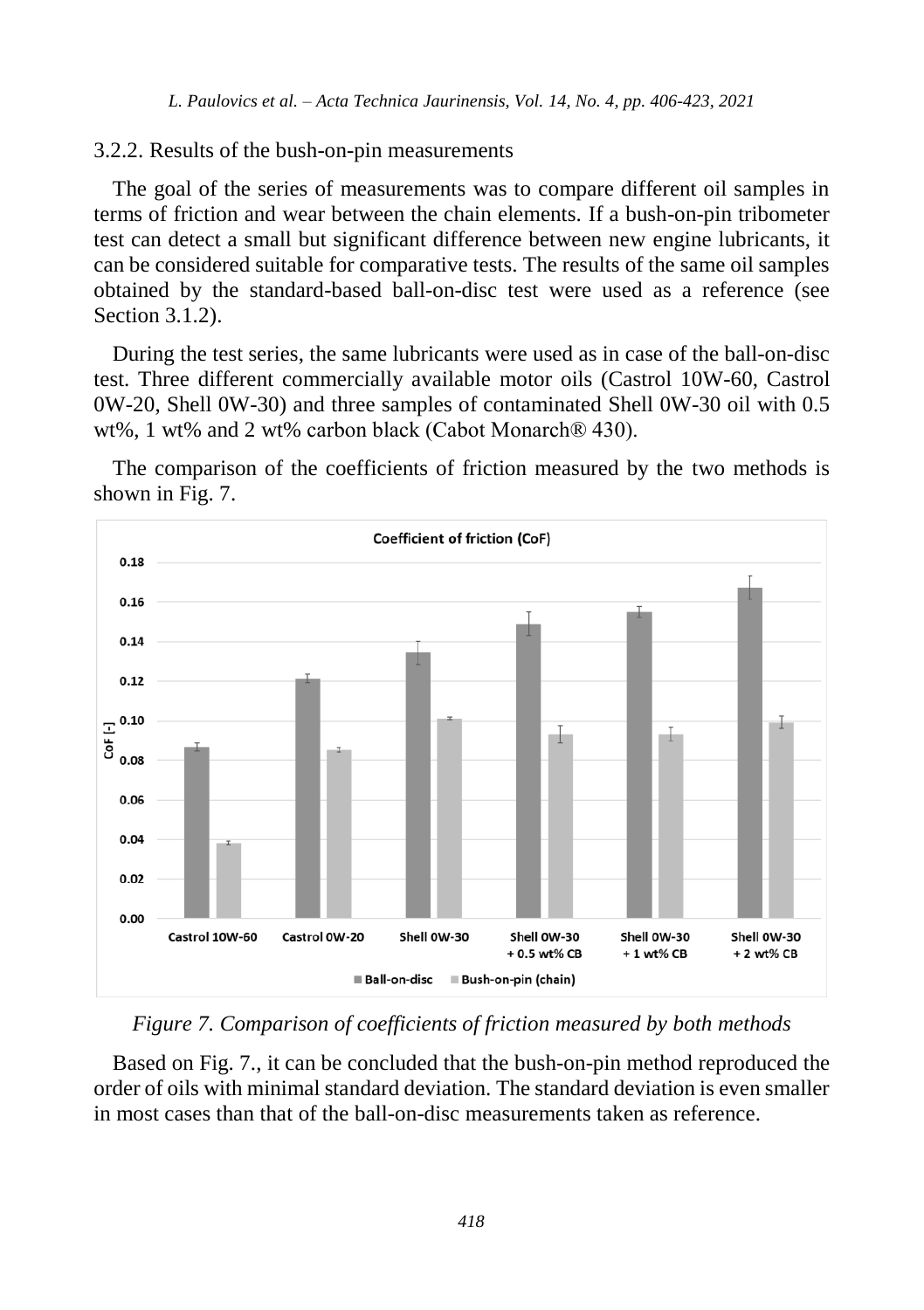The best results in both test series came with the Castrol 10W-60 oil, as due to its high viscosity it is best able to separate the contact surfaces. This oil is specifically used for high-performance engines, so the result is in line with preliminary expectations.



Wear results showed a similar trend, see Fig. 8.

*Figure 8. Comparison of wear scar diameters measured by two methods*

In case of Castrol 0W-20 and Shell 0W-30 oils, the wear values are clearly higher than with Castrol 10W-60. There is no significant difference that can be detected between the two low-viscosity oils, wear results of these are in the same range in case of bush-on-pin, with higher relative standard deviation values (10,1 % by Castrol 0W-20 and 5,7 % by Shell 0W-30). With bush-on-pin test, small differences cannot be detected so clearly compared to ball-on-disc method. What can be clearly stated is that in the case of Castrol 10W-60 oil the wear value is significantly lower and the standard deviation is also sufficiently small (3,1 %).

With oils mixed with carbon black – similar to ball-on-disc tests – the wear with 1 wt% carbon black was minimally less than with 0.5 wt%, however, the difference is not significant. In fact, it is not significant compared to the wear measured with the unblended sample of this oil. Wear increased significantly only with the addition of 2 wt% carbon black, similar to ball-on-disc measurements.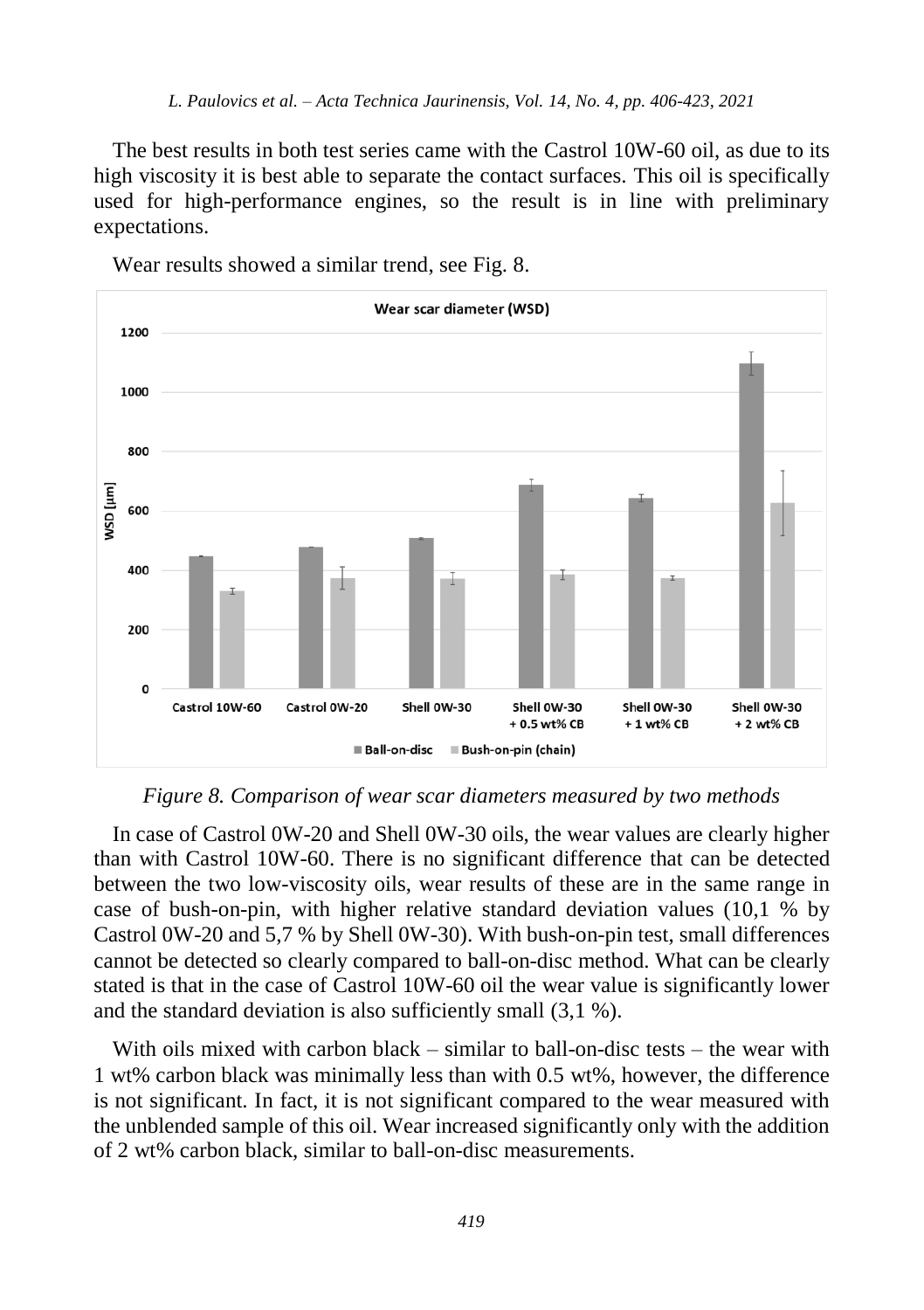Based on these results, it can be concluded that with the present test parameters of bush-on-pin test method, the effect of a small difference between the oils (small difference between viscosity classes and additives) can be detected in wear, but not as clearly and definitely as with a ball-on-disc test. However, in the case of a larger difference in viscosity or in additive package, as well as in the case of high carbon black or soot content, a significant difference can be detected.

In turn, the differences in the coefficient of friction between the pure oils can also be detected definitely and with negligible uncertainty by both of the test methods.

# **4. Conclusions**

The results of tribological experiments with chain elements show a similar trend in both coefficient of friction and wear as the ball-on-disc measurements. Minor differences can be attributed to the differences between the two tribological systems, such as geometry, material, method of lubrication, and motion conditions of the specimens.

The bush-on-pin method, just like the ball-on-disc, is suitable for evaluating the effect of oil quality, contamination and other factors on friction, wear and the life expectancy of chains.

Because the bush-on-pin method proves to be reliable when compared to the ballon-disc method, it can also be used in cases where ball-on-disc testing is not possible. In case of simple oil ranking, the ball-on-disc test is more suitable because it is much simpler and it is a standard-based test. The bush-on-pin method is expected to have a promising potential in evaluating chain materials, manufacturing technology, geometry, surface coating and quality. It would be quite expensive to produce standardized tribometer test specimens with the original material, coating and heat treatment, surface characteristics of the chain. The tribometer specimens would behave differently during heat treatment than the chain elements.

It can be concluded that it is worth using the chain measurements on tribometer to make the development of chain drives more cost-effective and environmentally friendly.

# **References**

<span id="page-14-0"></span>[1] T. Fink, V. Hirschmann, Kettentriebe für den Einsatz in modernen Verbrennungsmotoren. *MTZ – Motortechnische Zeitschrift* 62, (2001), pp. 796–806., in German doi: *https://doi.org/10.1007/BF03227087*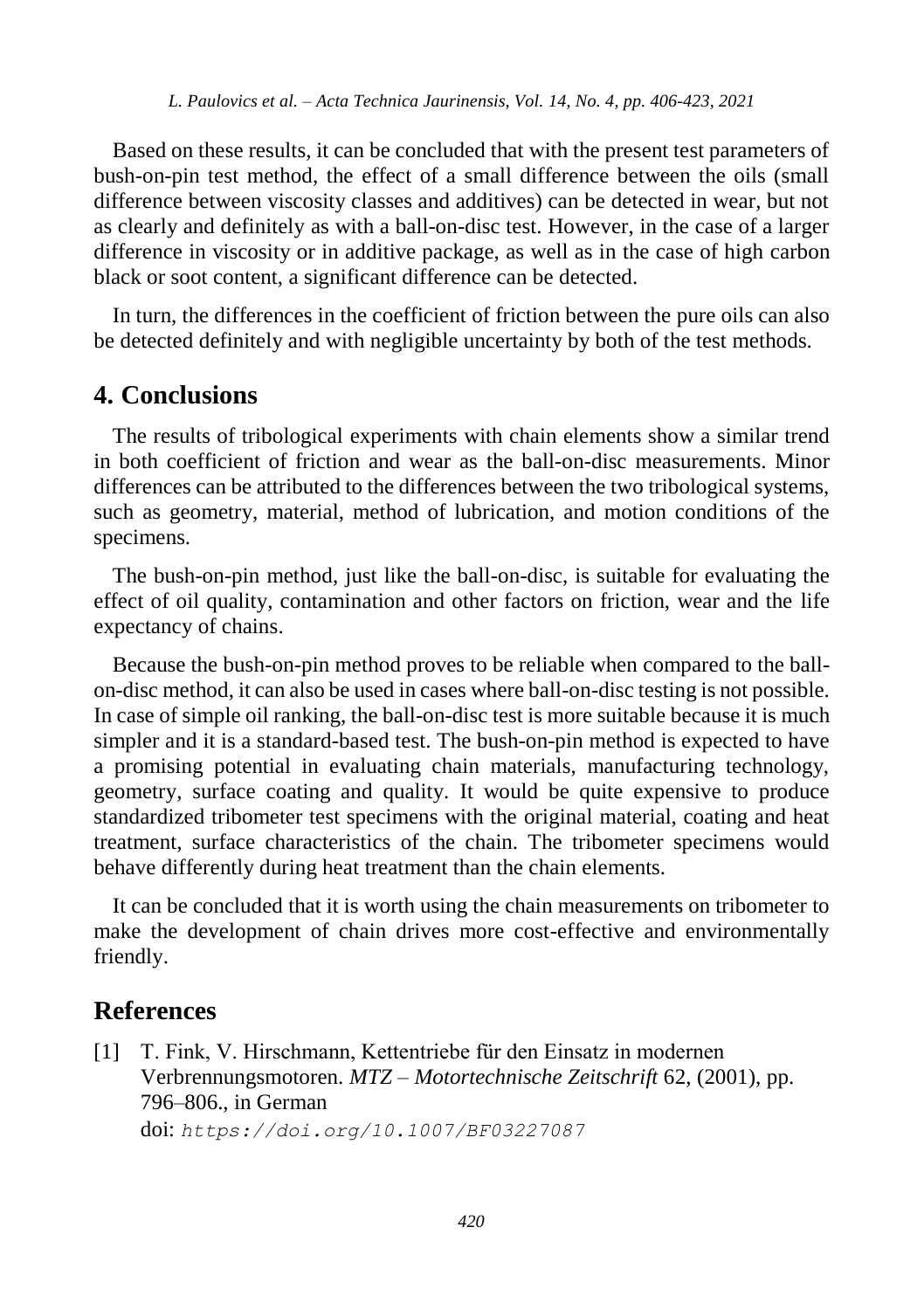- <span id="page-15-0"></span>[2] T. Fink, K. Elwan, Steuerkettentriebe mit innovativen Lösungen zur Steigerung der Leistungsfähigkeit, in: Kay Schintzel (Ed.) *4. Győrer Tribologie Tagung*, Győr, Universitas-Győr Nonprofit Kft. (2016), pp. 47-53., in German
- <span id="page-15-1"></span>[3] H. Schwarze, L. Brouwer et al. Lubricant degradation and wear behaviour in a spark-ignition engine. *MTZ Worldwide* 69 (2008) pp. 60–67 doi: *https://doi.org/10.1007/BF03226922*
- <span id="page-15-2"></span>[4] T. Gergye, M. R. Dreyer et al., Analysis of the Wear Behavior of Combustion Engine Components Using Radionuclide-Technique. in: SAE-China, FISITA (Eds.) *Proceedings of the FISITA 2012 World Automotive Congress* (1) (2012) pp. 171-181. doi: *https://doi.org/10.1007/978-3-642-33841-0\_13*
- <span id="page-15-3"></span>[5] T. Gergye, M. R. Dreyer, Tribologische Untersuchung einer Steuerkette, in: Dreyer, Mathias Roman; Demmelbauer-Ebner, Wolfgang (szerk.) *2. Győrer Tribologie Tagung*, Győr, Universitas-Győr Nonprofit Kft., (2012) pp. 173- 186., in German
- <span id="page-15-4"></span>[6] A. Becker, D. Meffert, B. Sauer, Friction and wear investigations on single chain joints. *Forschung im Ingenieurwesen* 83, (2019) pp. 53–63. doi: *https://doi.org/10.1007/s10010-019-00297-x*
- <span id="page-15-5"></span>[7] H. Czichos, K. Habig, Tribologische Mess- und Prüftechnik, in: Tribologie-Handbuch, 3. Auflage, *Vieweg + Teubner* (2010) ISBN 978-3-8348-0017-6, pp. 193-195, in German
- <span id="page-15-6"></span>[8] A. Gummer, Cs. Fábián, B. Sauer, Experimental Investigation of Roller Chain Wear, *18th International Colloquium Tribology*, Technische Akademie Esslingen, 10-12 January 2012, Ostfildern
- <span id="page-15-7"></span>[9] A. Gummer, Cs. Fábián, B. Sauer, Modularer Kettenprüfstand für Verschleißund Wirkungsgraduntersuchungen, *52. Tribologie-Fachtagung*, 26.- 28.09.2011, Göttingen, in German
- <span id="page-15-8"></span>[10] D. Sappok, A. Gummer, B. Sauer, Experimental and analytical wear investigations of bush- and roller chain drives. *5th World Tribology Congress, WTC 2013*. (2) (2013) pp. 1204-1207.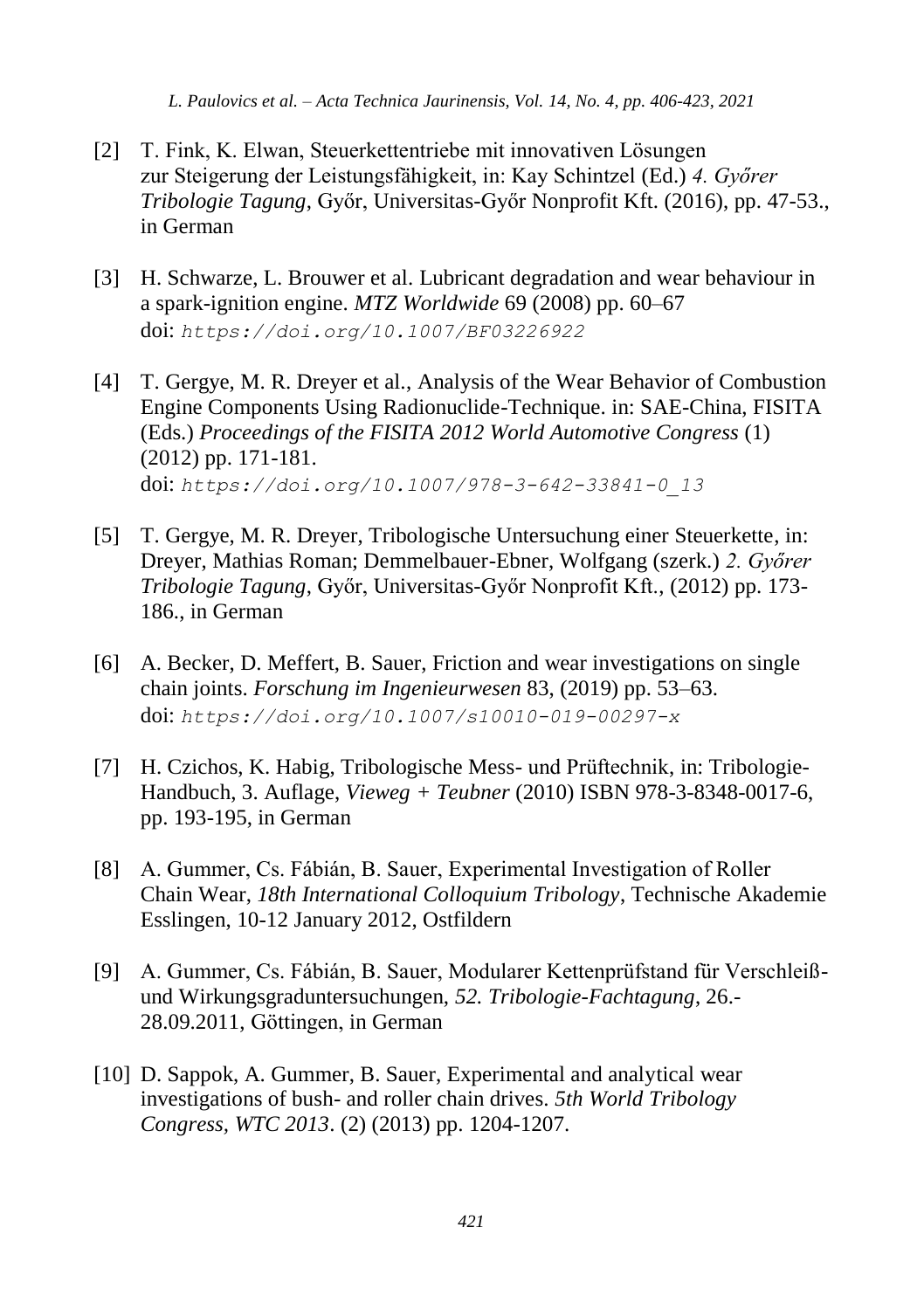- <span id="page-16-0"></span>[11] Standard Test Method for Wear Preventive Characteristics of Lubricating Grease (Four-Ball Method), ASTM D2266 - 01(2015)
- <span id="page-16-1"></span>[12] Standard Test Method for Wear Preventive Characteristics of Lubricating Fluid (Four-Ball Method), ASTM D4172 - 20
- <span id="page-16-2"></span>[13] Lubricants — Determination of tribological quantities for oils and greases — Tribological test in the translatory oscillation apparatus, ISO 19291:2016
- <span id="page-16-3"></span>[14] Á. D. Tóth, Á. I. Szabó, R. Kuti, Tribological Properties of Nano-Sized ZrO2 Ceramic Particles in Automotive Lubricants, *FME Transactions* 49 (1) (2021) pp. 36-43. doi: *https://doi.org/10.5937/fme2101036T*
- <span id="page-16-4"></span>[15] D. Uy, M. A. Ford et al., Characterization of gasoline soot and comparison to diesel soot, Morphology, chemistry, and wear, in: *Tribology International* 80, (2014) pp. 198-209. doi: *<https://doi.org/10.1016/j.triboint.2014.06.009>*
- <span id="page-16-5"></span>[16] S. Antusch, M. Dienwiebel et al., On the tribochemical action of engine soot, in: *[Wear](https://www.sciencedirect.com/science/journal/00431648)* 269 [\(1–2\)](https://www.sciencedirect.com/science/journal/00431648/269/1) (2010) pp. 1-12. doi: *<https://doi.org/10.1016/j.wear.2010.02.028>*
- <span id="page-16-6"></span>[17] E. Hu, X. Hu, et al., The role of soot particles in the tribological behavior of engine lubricating oils, *Wear* 304 (1–2) (2013) pp. 152-161 doi: *<https://doi.org/10.1016/j.wear.2013.05.002>*
- <span id="page-16-7"></span>[18] [A. La Rocca, G. Di Liberto e](http://www.sciencedirect.com/science/article/pii/S0301679X12003994#%21)t al.: The nanostructure of soot-in-oil particles and agglomerates from an automotive diesel engine, in: *Tribology International* [61](http://www.sciencedirect.com/science/journal/0301679X/61/supp/C) (2013) pp. 80-87 doi: *https://doi.org/10.1016/j.triboint.2012.12.002*
- <span id="page-16-8"></span>[19] M. Ratoi, R. Castle et al., The influence of soot and dispersant on ZDDP film thickness and friction. in: *Lubrication Science* 17 (1) (2006) pp. 25–43. doi: *<https://doi.org/10.1002/ls.3010170103>*
- <span id="page-16-9"></span>[20] Á. D. Tóth, L. Paulovics et al., Methodenentwicklung zur Einstufung von Motorölen anhand tribologischer Eigenschaften, in: *58. Tribologie-Fachtagung 2017: Reibung, Schmierung und Verschleiß, Forschung und*